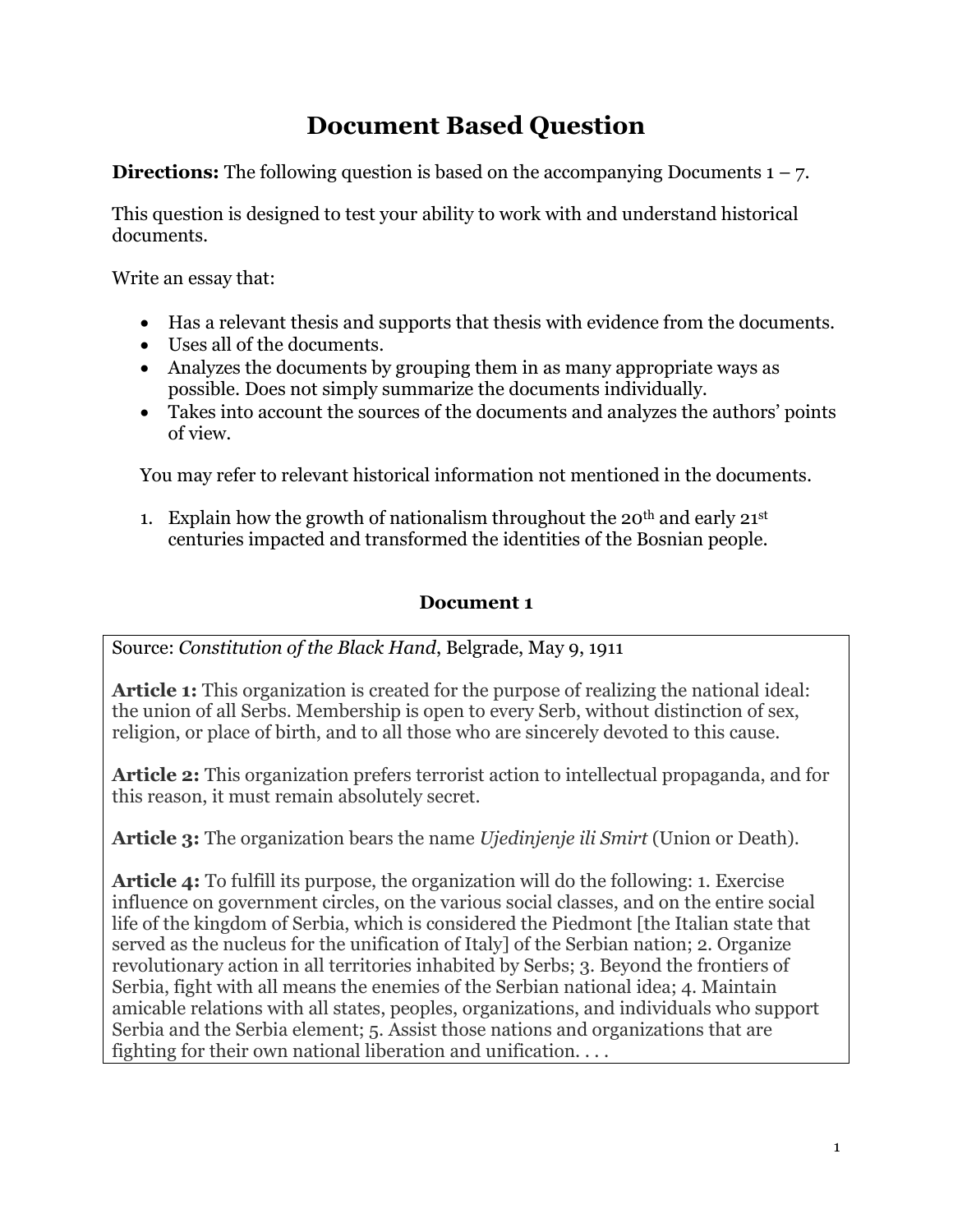#### **Document 2**

Source: *Yugoslavia as History: Twice There Was a Country 2nd ed.*, John R. Lampe, 2000

 …Yet one would search in vain to find some consensus about the shape of a "federal South Slav state" (probably socialist), between youths like Princip and either the wider Bosnian political organizations of the time or his comrades who survived the war into the first Yugoslavia. Bosnian Serbs and also Croats struggled with the temptation that Bosnian Muslims were an "unfinished element" who could eventually become ethnic fellows. Džaja calls [Princip and his comrades] "wanders between a constructed past and a utopian future." All they could agree on was a Bosnian Yugoslavism, vaguely defined as the only possible solution to the nationality problem in that province, a solution that both of the two Yugoslavias failed to find.

#### **Document 3**

Source: *Resolution of Sarajevo Muslims*, October 18, 1941

 …The state of Muslims in Bosnia and Herzegovina is very difficult today. It will not be excessive to say that in their history Muslims of these parts did not experience hard times. In actions, taken by irresponsible elements and rebellious Serbs, the majority of Muslims are starving. This is because the most distorted unprotected Muslims with the Greek-Eastern peoples in these parts, and the alert Serbs attack the one who is closest to them. In these ensuing riots, peaceful citizenship and innocent people suffer…

#### **Document 4**

Source: *When Others Tell You Who You Are;* Zilhad Ključanin, Bosnian writer, date unknown

 My country is called Bosnia. But I am not a Bosnian. I saw my dad's army card – in it is written: nationality – undeclared. In my birth certificate is written: *Musliman*. My dad is really my dad. I know that. When I asked my dad why he did not declare himself, he said: I did not exist. I cannot understand that my dad did not exist in 1960 when I was born… Today I learnt about the birth of my country. My country was born 25 November 1943 in Mrkonjić-Grad [in the Republika Srpska]. My dad was born in 1938. My dad is older tha[n] my country.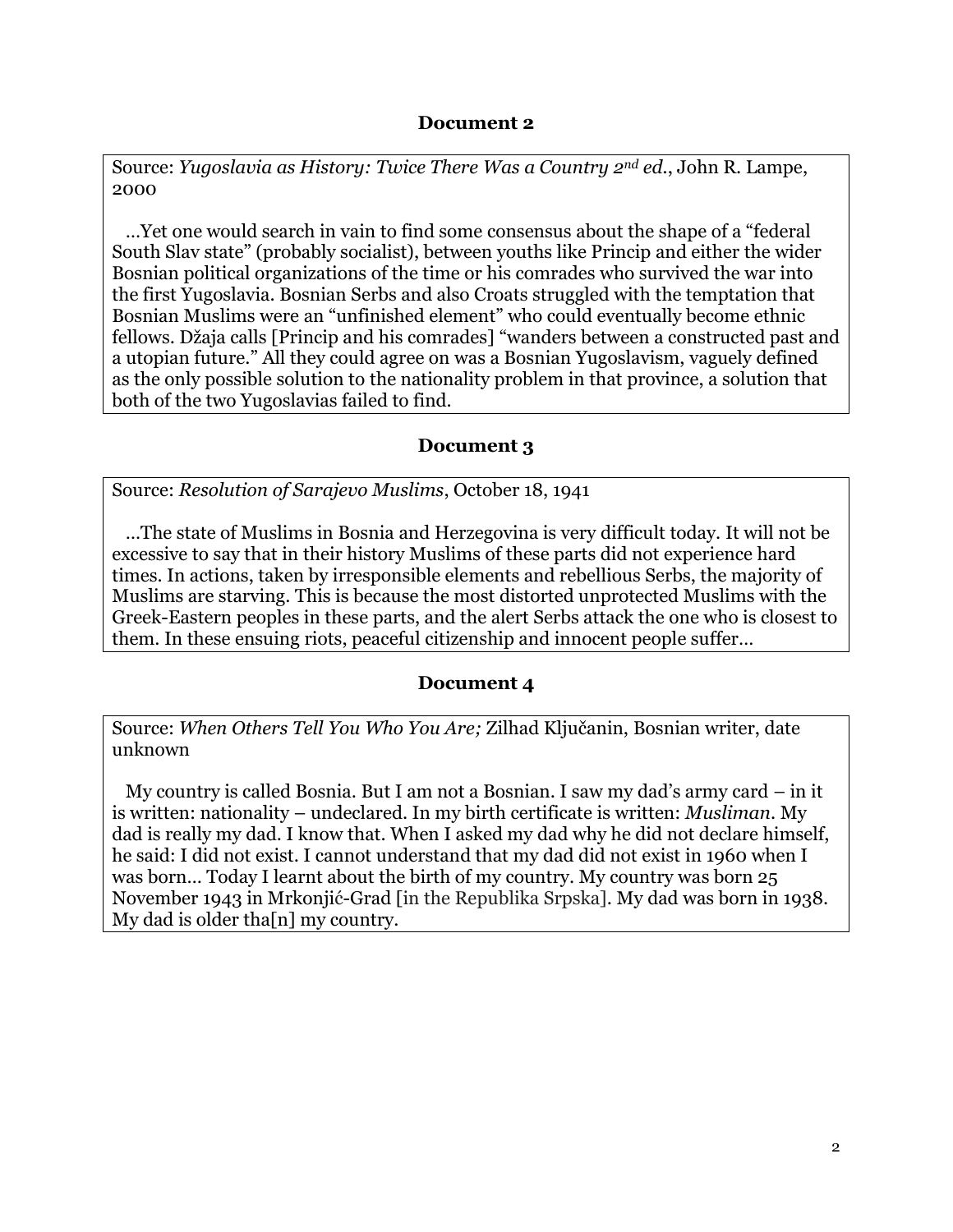## **Document 5**



## **Document 6**

Source: *Dayton Peace Agreement* documents initialed in Dayton, Ohio, November 21, 1995

# **Article I**

 The Parties shall conduct their relations in accordance with the principles set forth in the United Nations Charter, as well as the Helsinki Final Act and other documents of the Organization for Security and Cooperation in Europe. In particular, the Parties shall fully respect the sovereign equality of one another, shall settle disputes by peaceful means, and shall refrain from any action, by threat or use of force or otherwise, against the territorial integrity or political independence of Bosnia and Herzegovina or any other State.

# … **Article VII**

 Recognizing that the observance of human rights and the protection of refugees and displaced persons are of vital importance in achieving a lasting peace, the Parties agree to and shall comply fully with the provisions concerning human rights set forth in Chapter One of the Agreement at Annex 6, as well as the provisions concerning refugees and displaced persons set forth in Chapter One of the Agreement at Annex 7.